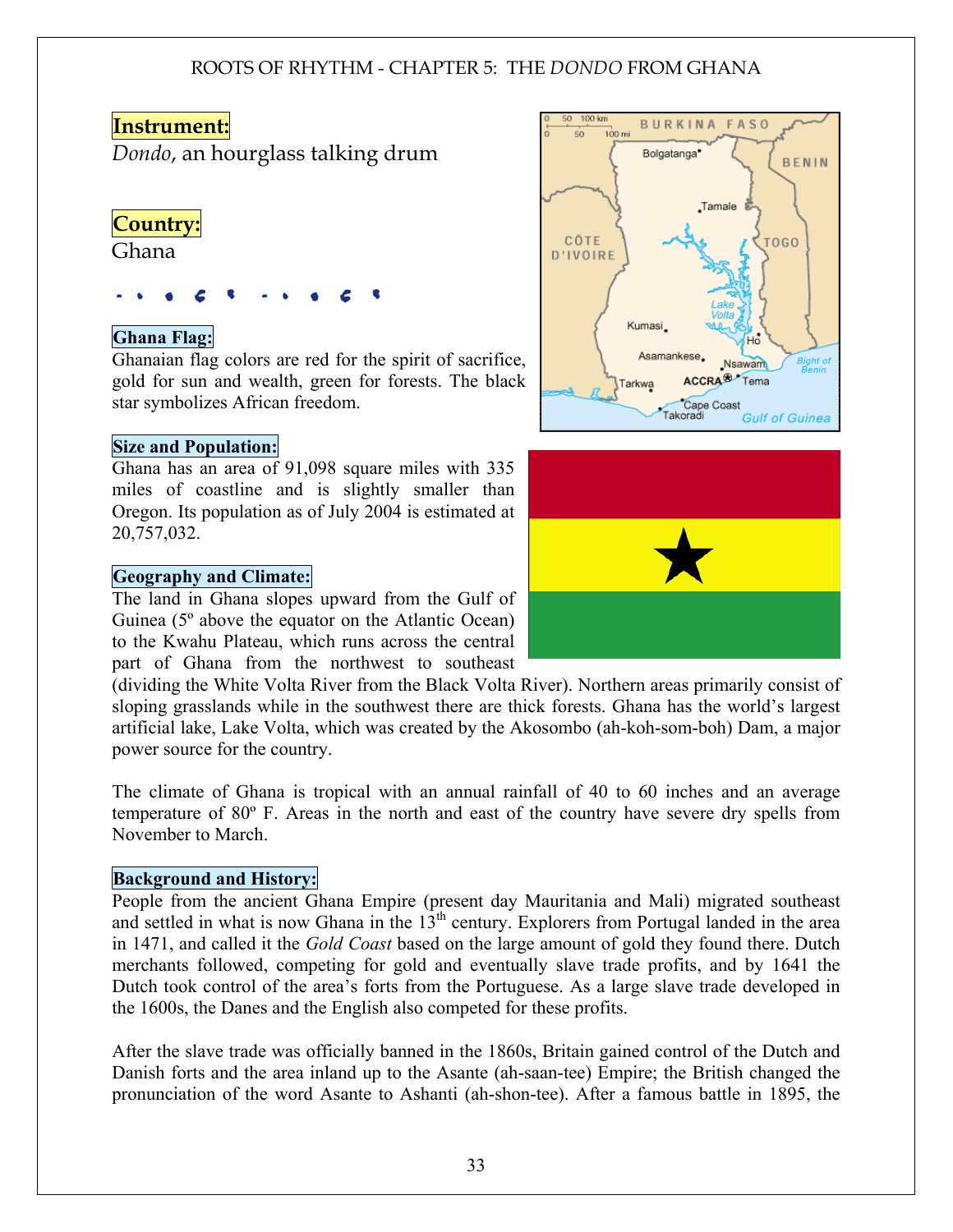British took the Asante territory and northern lands as a protectorate. Britain improved and extended the roads and railways, built hospitals and developed schools, but also outlawed many traditional African traditions including drumming.

By the late 1940s, Britain began to give control of the Gold Coast back to Africans and in 1957 the country became the independent nation of Ghana under the leadership of Kwame Nkrumah (kwa-meh en-crew-mah), the first president. Ghana was the first African country to become independent of colonial rule. Nkrumah led for almost ten years, but in 1966, after mounting national debt and government corruption, the military took control in a coup. This was followed by over ten years of alternate elected governments and military coups.

In 1981 Air Force Lt. Jerry Rawlings took control and became head of state. He suspended the constitution and banned political parties. A new constitution was approved in 1992, and Rawlings won the presidential election both in that year and in 1996. He was prevented constitutionally from running again in 2000. He was succeeded by John Kufour (koo-for) in a fair election.

#### Culture:

Ghana's people are mostly black Africans, but include small populations of Middle Easterners, Asians, and Europeans. While the official language is English, most people speak an African language, the most common being Ewe (eh-way) and Ga (gah) in the south, Twi (tschwee) in the central region, and Mossi-Dagomba (moh-see dah-gom-bah) in the north. About 45 percent of Ghanaians practice traditional African religions, while 40 percent are Christians and 10 percent are Muslims. About 67 percent of Ghanaians live in rural farm areas and the remaining 33 percent live in the cities and many have government jobs. The cities have mostly Western-style buildings, but traditional village homes that include mud brick walls and metal roofs are often built around courtyards.

There are 10 cultural regions in Ghana, each with its own identity: Ashanti, Brong-Ahafo (brong ah-hah-foh), Central, Eastern, Greater Accra, Northern, Upper East, Upper West, Volta, and Western regions. There are also refugees from neighboring countries including Liberia, Sierra Leone, and Togo.

The national dress is made from brightly colored cloths, the most famous being *Kente* (ken-teh) cloth, or strips of symbolic patterns that are sewn together to become large, wrapped clothing mostly worn by men. Women wear blouses, brightly colored skirts and often a head wrap. Another pattern with numerous symbols is *Adinkra* (ah-ding-krah) cloth named after a famous chief.

Most children attend school until they are 12, and over one third of the nation's adults can read and write. Students at the three Ghanaian universities come from Ghana, other African nations and nations around the world. The Center for African Studies in the capital city of Accra is world famous for studying and preserving artistic traditions of Ghana and other African countries.

While there are many so-called tribes or language groups in Ghana, the Asante, who speak the Akan (ah-kon) language, Twi, dominated the country at one time. Their influence has spread beyond their capital of Kumasi (koo-mah-see), across Ghana and even beyond political borders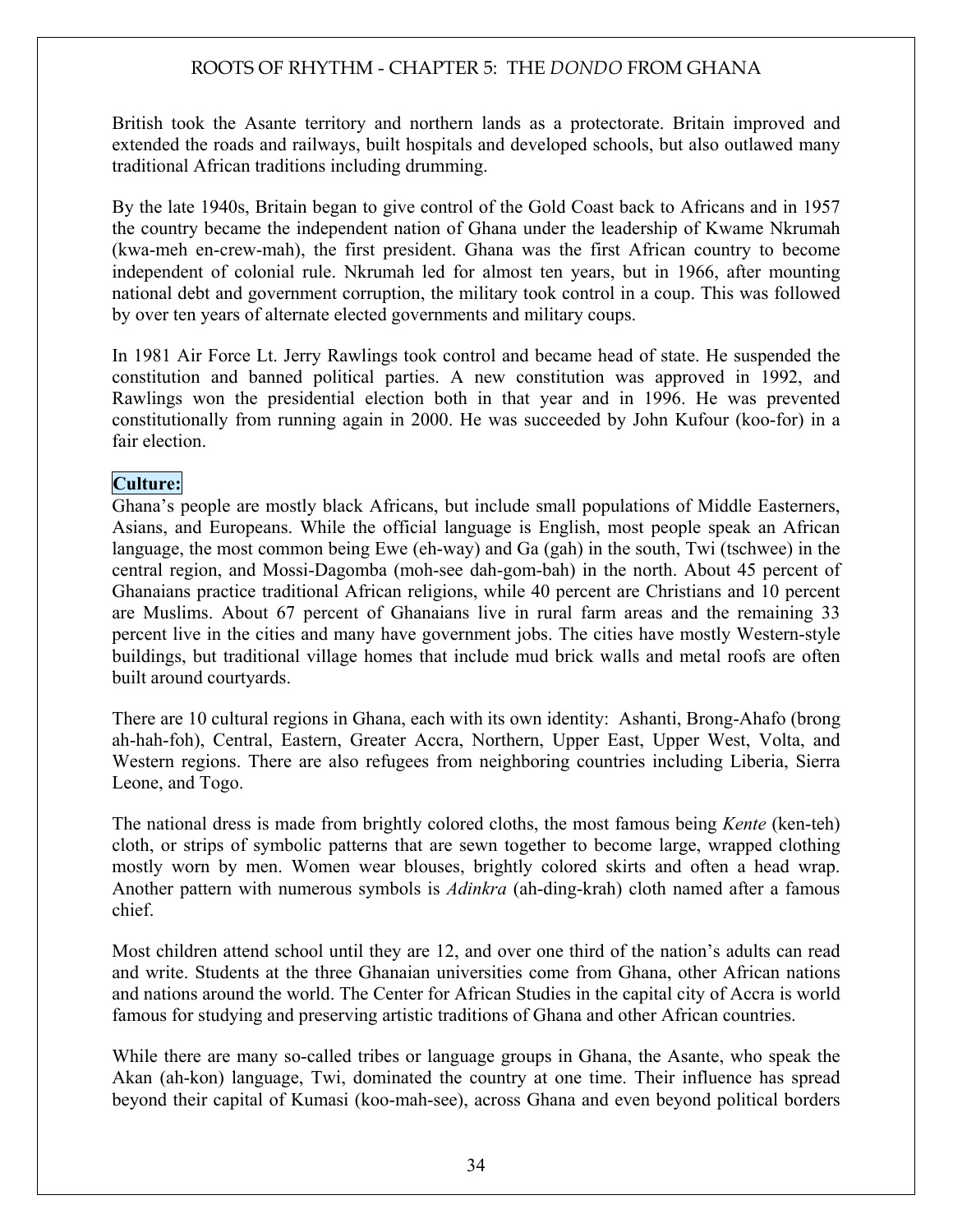of the country. Surrounding peoples have influenced the Asante, and the *dondo* (done-doh) drum is one example of such influence. This instrument came to the Asante people from the Mamprusi (mam-pru-see) tribe in the north of Ghana after a war. The *dondo* drum is the focus of this lesson.

#### Music: Instruments & Rhythms

Instruments: There are many types of African musical instruments in Ghana, including the sixstringed *seperewa* (se-pair-eh-wah), the *benta* (ben-tah), a musical bow, the *atenteben* (ah-tenteh-ben) flute, and the *ntahera* (en-tah-hair-ah), an elephant tusk horn. However, the majority of instruments in Ghana are in the percussion families of idiophones and membranophones (see Introduction section for definitions of these terms). Melodies are played on the *gyilli* (gee-lee) xylophone and the plucked "thumb piano" called *gyilligo* (gee-lee-go - the suffix "go" means small). Even though the *gyilligo* is actually a different type of idiophone, it takes its tuning from the *gyilli* and is therefore considered a "small xylophone."

The most famous bells in Ghana are the double bell, *gankogui* (gong-koh-gwee), and the boatshaped *adawia* (ah-dah-we-ah). There are rattles that have beads outside, *axatse* (ak-sot-seh), and inside, *ntorowa* (en-tro-wah). The barrel-shaped Ewe drums contrast with the goblet-shaped Asante drums and the square frame drums of the Ga people.

The subject of this lesson, the *dondo* (*donno* is the plural of *dondo*), is an hourglass-shaped talking drum that is played under your arm by squeezing cords connecting two heads as one head is struck with a curved stick. This drum is found in many countries in West Africa and is called by many names in different areas. For example, the *tama* (tah-mah) is from Senegal*,* and the *kalangu* (kah-leng-gu) and *dundun* (doon-doon) are from Nigeria.

Regardless of the types of instruments in an ensemble, the melodies and rhythms are like the members of a family. In a drum ensemble, the main or lead drums are "the parents," smaller drums are "the children," and the smallest (usually a bell or rattle) is "the baby." The baby's rhythm is repetitive like a baby's demanding voice and as such influences all of the other members of the family. So you hear a little bit of the bell part in the other instruments' rhythms.

Rhythms: There are three main types of rhythms in Ghana: speech rhythm, dance rhythm and signal rhythm. When an instrument is used to talk it is imitating the rhythm of the language, following the changing tones of speech, typically low, medium and high levels. Many African (and Asian) languages are different from English and other languages in that the pitch of a syllable gives a word a particular meaning. An Asante chief's drummer will call other drummers to come and perform by hitting the *atumpan* (ah-toom-pon), two goblet-shaped drums tuned to a low and high pitch respectively (see Resources below). These two tones represent the minimum of low and high tones in the Twi language. Even though the *atumpan* drummer usually plays the words calling the drummers to play, the *dondo* drummer can also play along on the call. While the *dondo* drummer can play many pitches by squeezing the cords connecting the heads, the *atumpan* drummer is restricted to a few fixed tones on each drum to recreate the Twi language.

The dance rhythms vary from social to religious to royal patterns, which are immediately recognized by the performers. One of the most important social rhythms among the Asante is *Adowa* (ah-doh-wah), a type of ensemble that is used for official ceremonies, funerals and parties. This music is said to have been started by a Queen Mother named Efua Manu (eh-foo-ah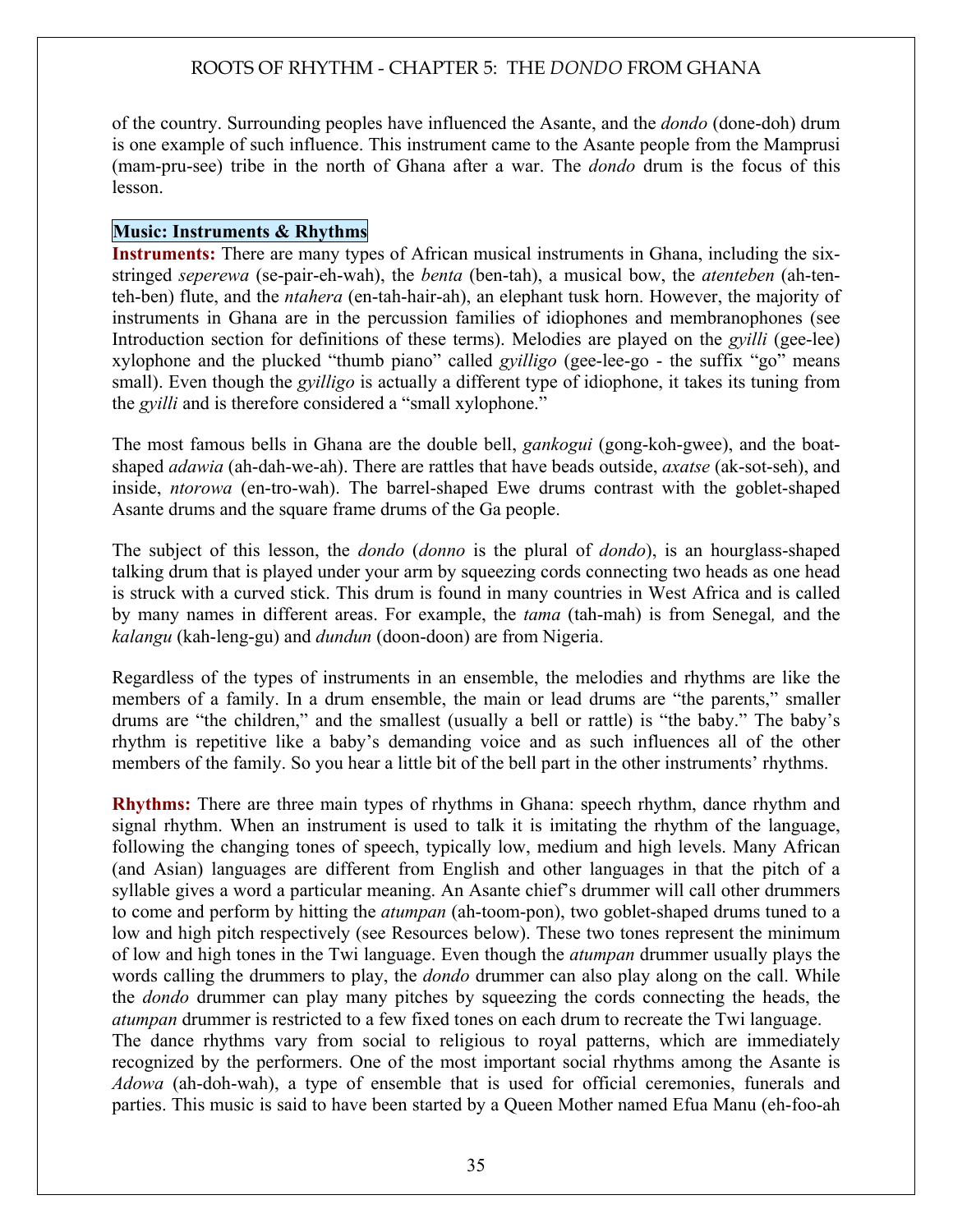mah-new) over 150 years ago, when for the first time she was inspired to interrupt a performance to play a gentle rhythm on the *atumpan* drums. People said it sounded like the motion of an antelope walking, and *Adowa* means antelope.

Signal rhythms were used in times of emergency and in times of war. In the past, a bell called *dawuro* (dah-oo-row) was played if a dangerous animal approached a village. During past battles, the Asante's chief talking drummer, or *atumpanhene* (ah-toom-pon-hee-nee)*,* relayed the chief's commands to warriors in the field through other drummers. These signals were kept under strict secrecy.

#### Listen & Play Along: \*Use *Roots of Rhythm* CD Notes to support this section.

*Note to teachers: if instruments are not readily available, consider having students make their own (a general activity for making drums can be found in the Roots of Rhythm: Introduction section) or encourage them to improvise - using everyday items such as buckets, containers, phone books, desk tops, etc., as instruments. Rhythms can also be created with body percussion including hand clapping, foot tapping, finger snapping, etc.* 

*Listen to Track 42 of the Roots of Rhythm Companion CD to hear the sound of the dondo*. Now it's time to play along. If you don't have a dondo drum, use substitutes like bongos, tom-toms, and congas for high and low drum sounds, and a cowbell. Or, see below for an illustration on creating a homemade dondo drum.

*Listen to Tracks 43-49 of the Roots of Rhythm Companion CD and play along to the Adowa rhythms by improvising some rhythms*. If you have a real African squeeze drum like the *dondo*, practice hitting then squeezing to change the sound from a low to a high pitch. Listen to the sound of the *dondo* on the *Roots of Rhythm* Companion CD and see if you can copy that sound. The *dondo* supports the *atumpan* by playing or echoing the same rhythms. An important difference is that the *atumpan* is a set of two drums used to get two or three tones and the *dondo* is one drum that can change pitch to get two or many more tones.

Practice the authentic sounds of the *dondo* as shown in the box notation below (in the Resources section) and then play some of the rhythms, starting with the *adawia* in the *Adowa Atene* (ah-tinnee) rhythm. To get the right rhythm say "I…..like…to drum…with….you…I……like…to drum…with….you," then add the correct drum hits. Read the notation and play part or all of the *Atene* rhythms. Begin with the *Adowa* drum call.

You can make a homemade *dondo*, as do Ghanaian children, with a can and rubber drumhead:

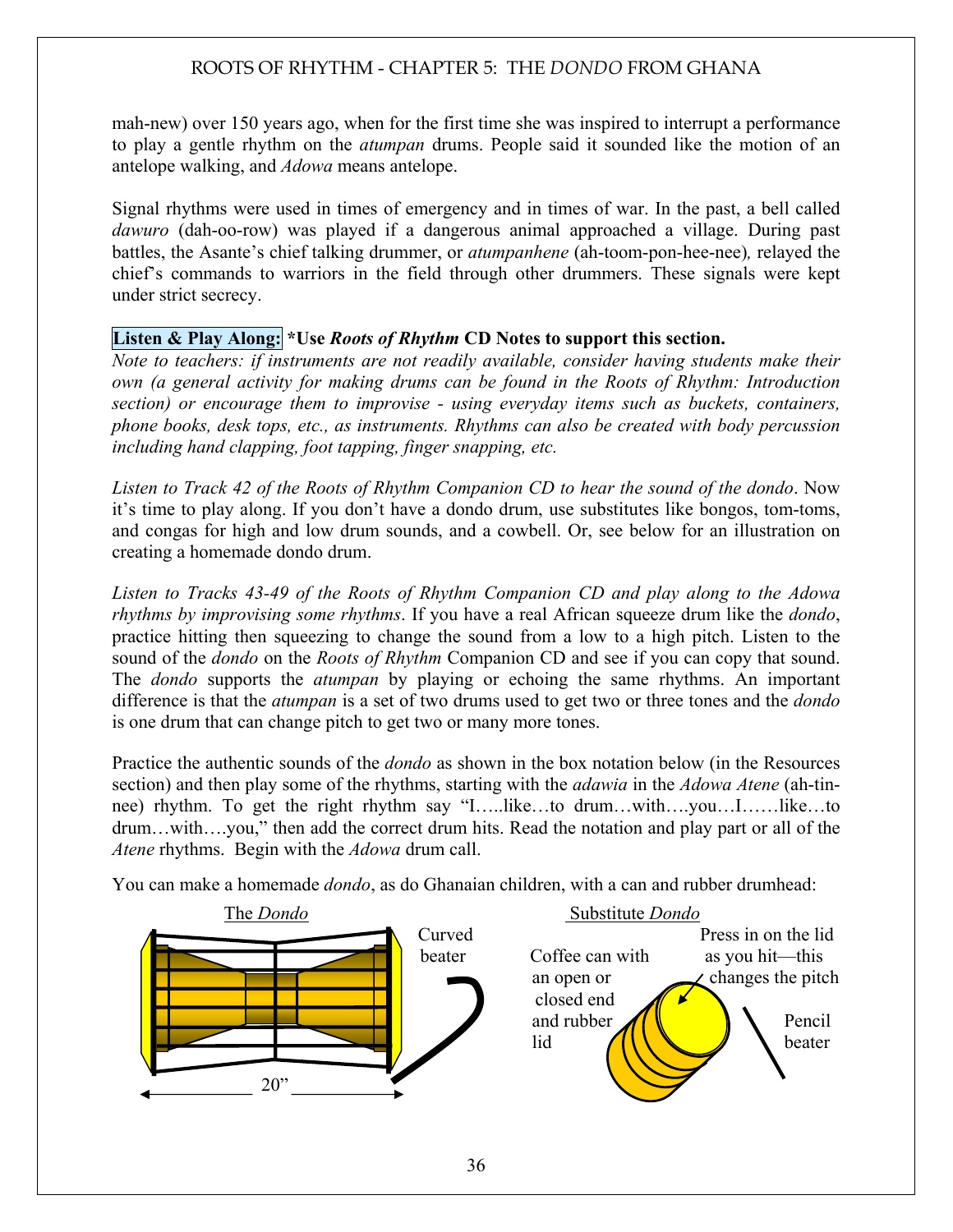# *Dondo* and Performer:



Photograph by Craig Woodson.